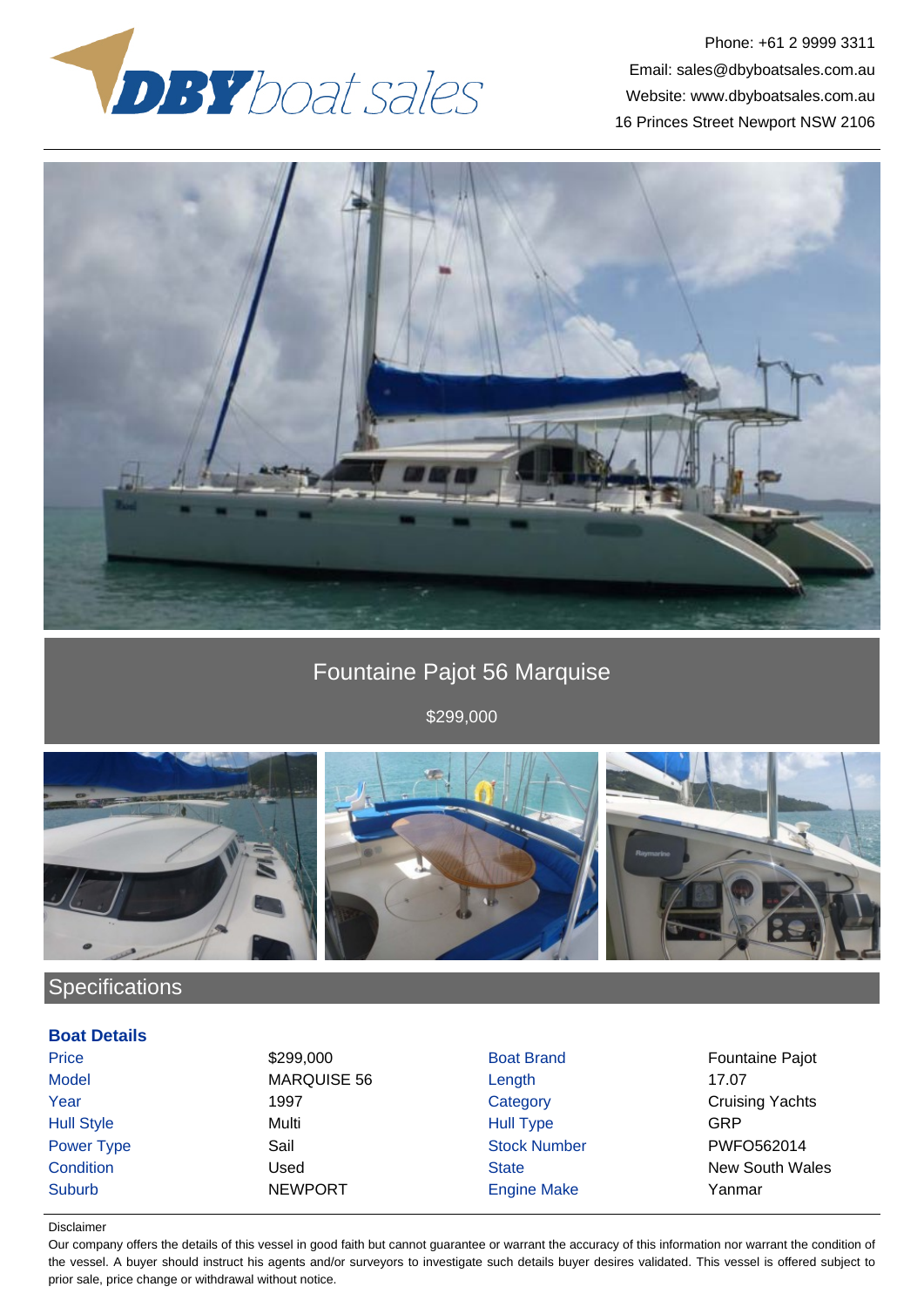

## **Description**

This palacious 56 foot 1997 Fountaine Pajot Cruising Catamaran is now for sale.

A comfortable world cruiser with five cabins and well equipped with new genset, watermaker, upgraded sails and large tender.

The current owners have sailed from Gibraltar across the Pacific and are now in Australia.

Price to sell reflecting the need for some work including deck repairs and interior cosmetics.

| <b>Features</b>                           |                                                                             |  |
|-------------------------------------------|-----------------------------------------------------------------------------|--|
| <b>Builder</b>                            | Fountaine Pajot                                                             |  |
| Water (Potable) Capacity (I)              | 2 x 750   Aluminium water tanks                                             |  |
| <b>Hull Construction Material</b>         | <b>Hull Material: GRP</b>                                                   |  |
| <b>Hull Type</b>                          | Catamaran                                                                   |  |
| <b>Deck Construction Material</b>         | <b>Hull Material: GRP</b>                                                   |  |
| <b>Country Origin</b>                     | France                                                                      |  |
| Length (m)                                | 17.15                                                                       |  |
| Beam/Width (m)                            | 8.16                                                                        |  |
| Draft (m)                                 | 1.2                                                                         |  |
| <b>Number Of Engines</b>                  | 2 x Yanmar 75 hp Diesels, starboard engine new 2011.                        |  |
| Horse Power (hp)                          | 75 x 2 Turbo                                                                |  |
| Generator                                 | Kohler 17.5 KVA 240 V. 3 phase 22.5 kva                                     |  |
| <b>Number of Batteries</b>                | in poor condition. 1 charger @ 80 amps, 1 inverter.                         |  |
| <b>Fuel Type</b>                          | Diesel                                                                      |  |
| <b>Number of Fuel Tanks</b>               | 1 550 liter Diesel tank                                                     |  |
| Fuel Tank Capacity (L)                    | <b>550 ltrs</b>                                                             |  |
| <b>Accomodation Notes</b>                 | ACCOMODATION: # Cabin: 7 Details: 2 x Forward Crew Single Cabins            |  |
|                                           | access through hatch 2 x Forward Double Cabins (With Ensuite) 2 x Aft       |  |
|                                           | Queen Double Cabins (With Ensuite)/(Ability to split to singles) 1 x Aft    |  |
|                                           | Double Captain's Cabin access through hatch # Heads: 5                      |  |
| <b>Number of Showers</b>                  | Four showers plus cockpit shower                                            |  |
| <b>Number of Toilets</b>                  | $\overline{\mathbf{4}}$                                                     |  |
| Holding Tank (L)                          | none                                                                        |  |
| <b>Galley Notes</b>                       | Day Galley/Bar in salon. Full Galley in Starboard hull with stove and oven. |  |
|                                           | 400l 240 V fridge and 400l 240 V freezer. Day fridge 150L                   |  |
| <b>Entertainment and Appliances Notes</b> | Stereo/DVD: Indoor and Outdoor Speakers (With Ipod Jack) TV: Sony LCD       |  |
|                                           | Bravia / CD Player and Surround Sound                                       |  |
| Anchor / Winch                            | Prime Anchor: 50kg Bruce Chain: 200Ft Secondary Anchor: Brittany Chain:     |  |

Disclaimer

Our company offers the details of this vessel in good faith but cannot guarantee or warrant the accuracy of this information nor warrant the condition of the vessel. A buyer should instruct his agents and/or surveyors to investigate such details buyer desires validated. This vessel is offered subject to prior sale, price change or withdrawal without notice.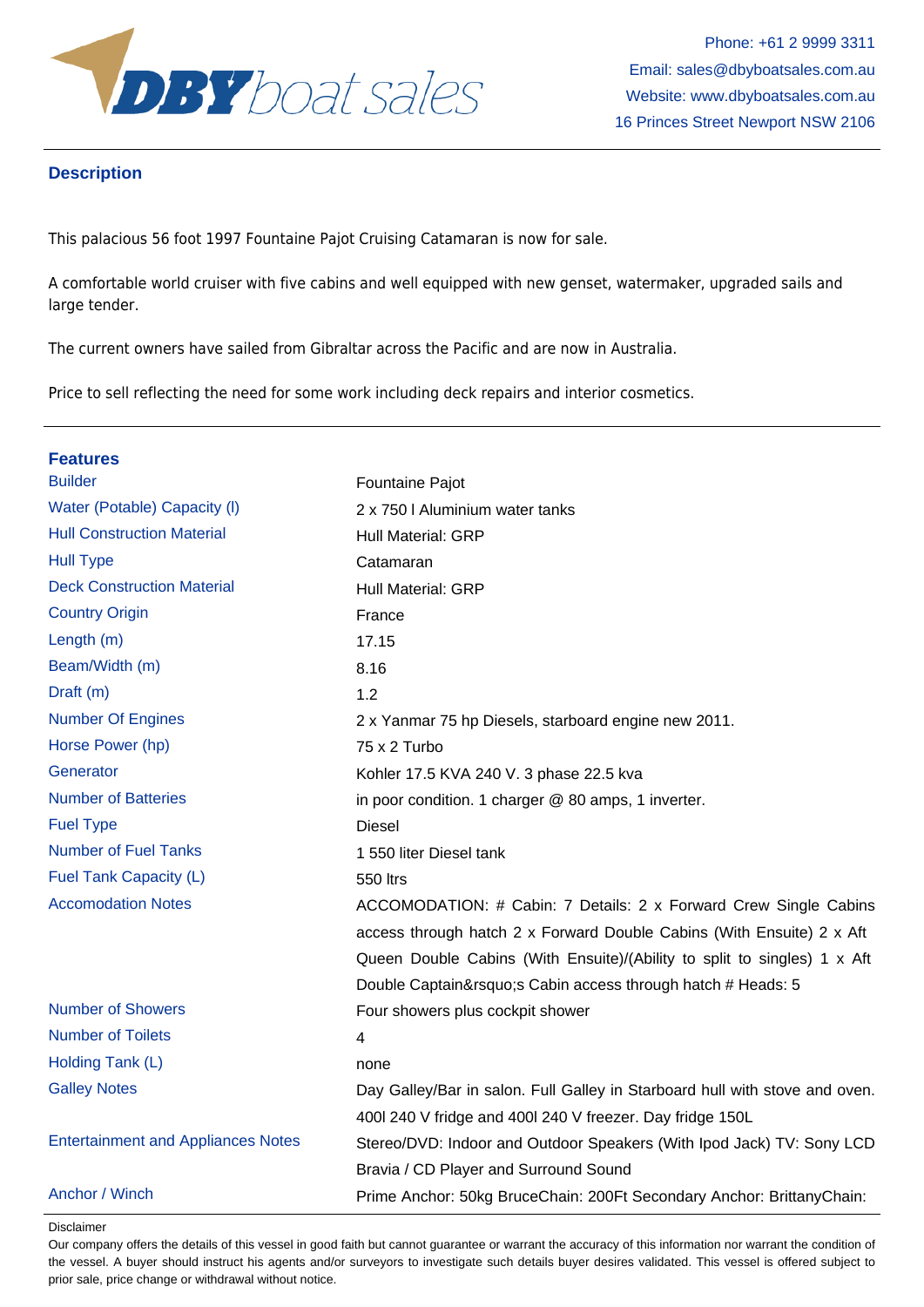

|                               | 100Ft Windless: Electric Lofrans                                              |
|-------------------------------|-------------------------------------------------------------------------------|
| <b>Bilge Pump</b>             | Electric #: 6 Location: Port/Starboard Hull and Engine Room Automatic:        |
|                               | YES Manual: 3 Location: Port/Starboard Hull and Cockpit                       |
| <b>Deck Gear</b>              | WINCHES Lewmar 58 x 2 Primary in Cockpit Lewmar 48 x 3 Two in                 |
|                               | Cockpit one on mast (reefing) Lewmar 44 x 2 Halyards on mast All two          |
|                               | speed self tailing Anchor Wash down: 1 x Fresh Deck Wash                      |
| Mast/Rigging                  | Type: Sloop. Spar Maker: Z Spar Material: Aluminium. Checked 2012 -           |
|                               | pelican striker cable replaced.                                               |
| Sail Inventory                | Main Sail: Doyle 2007 (Full Batten on Harken Cars, Slab Reefing, Stack        |
|                               | Away Sail Bag) Headsail and Furling Type: Doyle 2007 on Furler Reacher        |
|                               | (Indicies on Furler) Other: Storm Sail (Not Used)                             |
| <b>Electrics</b>              | Voltages: 12v 220v/415v Batteries: 12x House /2x Engine Battery Age:          |
|                               | House 2010/Engine 2011 Inverter:1 x 3500watt\1 x 1500watt Pure sine           |
|                               | Alternators: engine charge only 3 x 60 amps Battery Chargers: 25amp           |
|                               | engine / 80amp (x 2) House Solar Panels: 8 (approx. 50amps) Wind              |
|                               | Generators: 2x Airex Wind Gens                                                |
| <b>Electronics Navigation</b> | Compass: Plastimo Contest Depth Sounder: Auto Helm Knot Meter: Auto           |
|                               | Helm Wind Instruments: Auto Helm GPS: Valsat 2008 M2 Chart Plotter:           |
|                               | Ray Marine A65Sto LOG: Auto Helm VHF: Ship Mate Hand Held VHF:                |
|                               | Icom x 2 Auto Pilot: Auto Helm ST7000 Radar: Furuno 24Mile EPIRB: ACR         |
|                               | 406 Sat Phone: Inmarsat\with Internet Other: Computer with Navigation         |
|                               | Software                                                                      |
| <b>Dinghy</b>                 | Tender: 2007 4m Caribe Centre Console Outboard: 50HP Tohatsu 2007             |
|                               | electric start power tilt/trim Davits: Hydraulic Platform/Dive and dingy lift |
| <b>Safety Gear</b>            | Life Raft: 10 Person (Not in Test)Life Jackets: 20 Fire Extinguishers: 4 x    |
|                               | 5kg Dry Chemical / 3 x Auto FireBoy in Engine Rooms Spare Part:               |
|                               | Numerous Spare Engine and Boat Parts Safety Harnesses: 10 Flares:             |
|                               | Offshore Kit Boson Chairs: 2 First Aid: Basic Kit                             |
| Watermaker / De-Sal           | Water Maker: YES (Ecotec AM1200). Most likely requires new membranes.         |
| <b>Remarks</b>                | Snorkel Gear: 10 Sets Dive Gear: 7 Full Sets Dive Compressor: Large Dive      |
|                               | Compressor 4 Bottle Manifold (3 Phase) Water Toys: Hobbie Wave, 2 x           |
|                               | Double Water Skis, 1 x Single Ski, Knee Board, Wind Sufer and Sails, 2 x      |
|                               | Water Biscuits, 2 x Tow Lines and Bars, 2 Man Kayak with 2 double             |
|                               | paddles                                                                       |
|                               |                                                                               |
|                               |                                                                               |

| <b>Engine Details 1</b> |          |
|-------------------------|----------|
| <b>Engine Make</b>      | Yanmar   |
| <b>Fuel Type</b>        | Diesel   |
| <b>Fuel Capacity</b>    | 550 ltrs |

#### Disclaimer

Our company offers the details of this vessel in good faith but cannot guarantee or warrant the accuracy of this information nor warrant the condition of the vessel. A buyer should instruct his agents and/or surveyors to investigate such details buyer desires validated. This vessel is offered subject to prior sale, price change or withdrawal without notice.